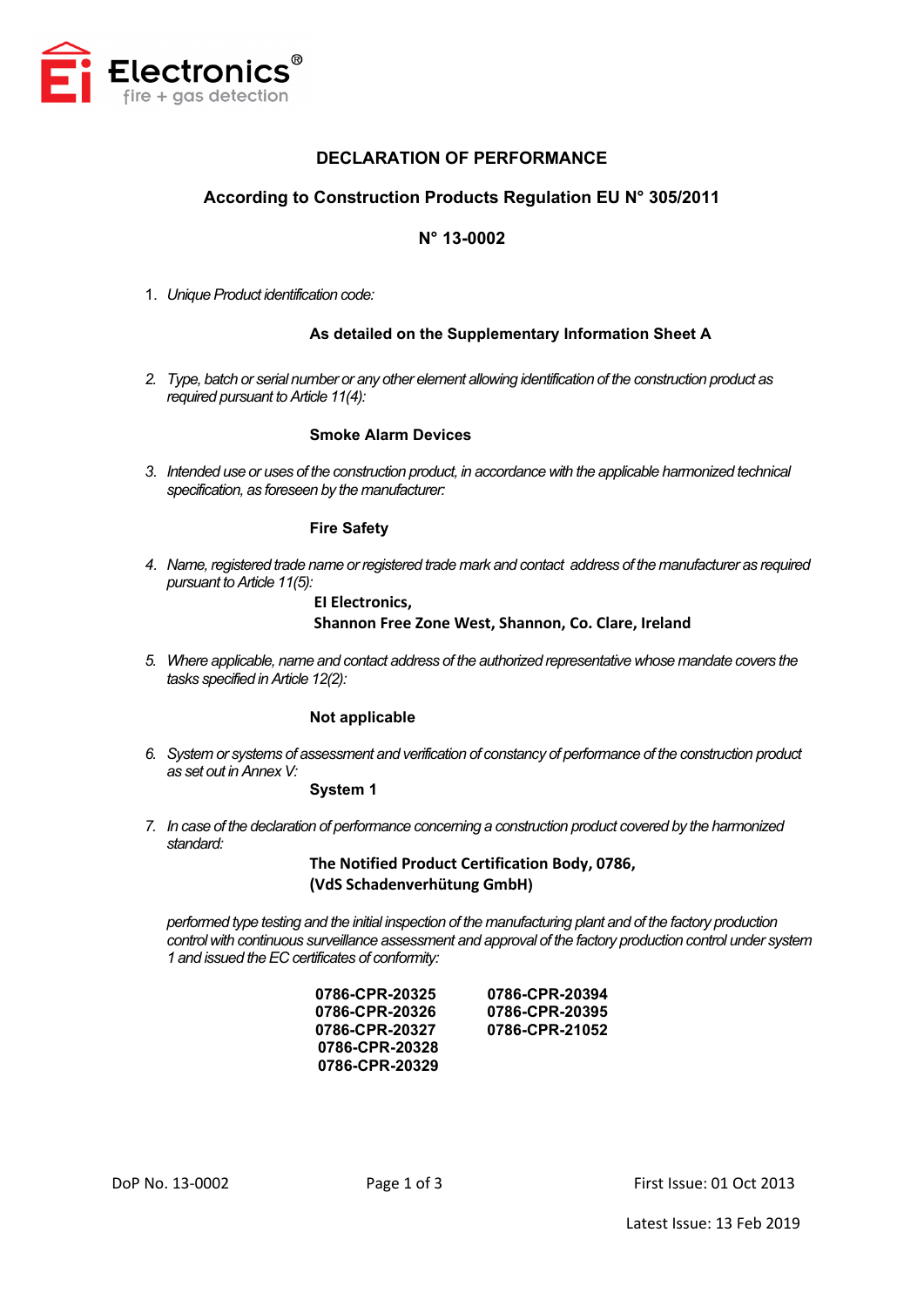

*8. In case of the declaration of performance concerning a construction product for which a European Technical Assessment has been issued:*

#### **Not applicable, see item 7**

#### *9. Declared performance:*

All requirements including all Essential Characteristics and the corresponding performances for the intended use or uses indicated in point 3 above have been determined as described in the hEN mentioned in the table below.

| <b>Essential characteristics</b>                                                                                        | Performance | <b>Harmonized technical specification</b>                                                                                       |
|-------------------------------------------------------------------------------------------------------------------------|-------------|---------------------------------------------------------------------------------------------------------------------------------|
|                                                                                                                         |             | EN14604:2005/AC:2008 Clauses                                                                                                    |
| Nominal activation conditions / Sensitivity, Response<br>delay (response time) and Performance under fire<br>conditions | passed      | 4.12, 4.18, 5.2, 5.3, 5.4, 5.5, 5.6, 5.15, 5.17, 5.18,<br>5.19, 5.20 <sup>1</sup>                                               |
| Operational reliability                                                                                                 | passed      | 4.1, 4.2, 4.3, 4.4, 4.5, 4.6, 4.7, 4.8, 4.9, 4.10, 4.11,<br>4.13, 4.14, 4.15, 4.16, 4.17, 4.19, 5.11, 5.16, 5.22,<br>5.23, 5.24 |
| Tolerance to supply voltage                                                                                             | passed      | 5.21                                                                                                                            |
| Durability of operational reliability and response delay:<br>temperature resistance                                     | passed      | 5.7.5.8                                                                                                                         |
| Durability of operational reliability<br>Vibration resistance                                                           | passed      | 5.12.5.13                                                                                                                       |
| Durability of operational reliability,<br>Humidity resistance                                                           | passed      | 5.9                                                                                                                             |
| Durability of operational reliability,<br>Corrosion resistance                                                          | passed      | 5.10                                                                                                                            |
| Durability of operational reliability,<br>electrical stability                                                          | passed      | 5.14                                                                                                                            |

*1. 5.20 (Optional Alarm Silence Facility) applies to products listed in Table A of Supplementary Information Sheet Aonly*

*10. The performance of the product identified in points 1 and 2 is in conformity with the declared performance in point 9. This declaration of performance is issued under the sole responsibility of the manufacturer identified in point 4.*

*Signed for and on behalf of the manufacturer by:*

Mirhael Ryme

\_\_\_\_\_\_\_\_\_\_\_\_\_\_\_\_\_\_\_\_\_\_\_\_\_\_\_\_\_\_\_\_ Dr. Michael Byrne Director of Engineering

Signed on February 13<sup>th</sup> 2019 in Shannon, Co. Clare, Ireland.

DoP No. 13-0002 Page 2 of 3 First Issue: 01 Oct 2013